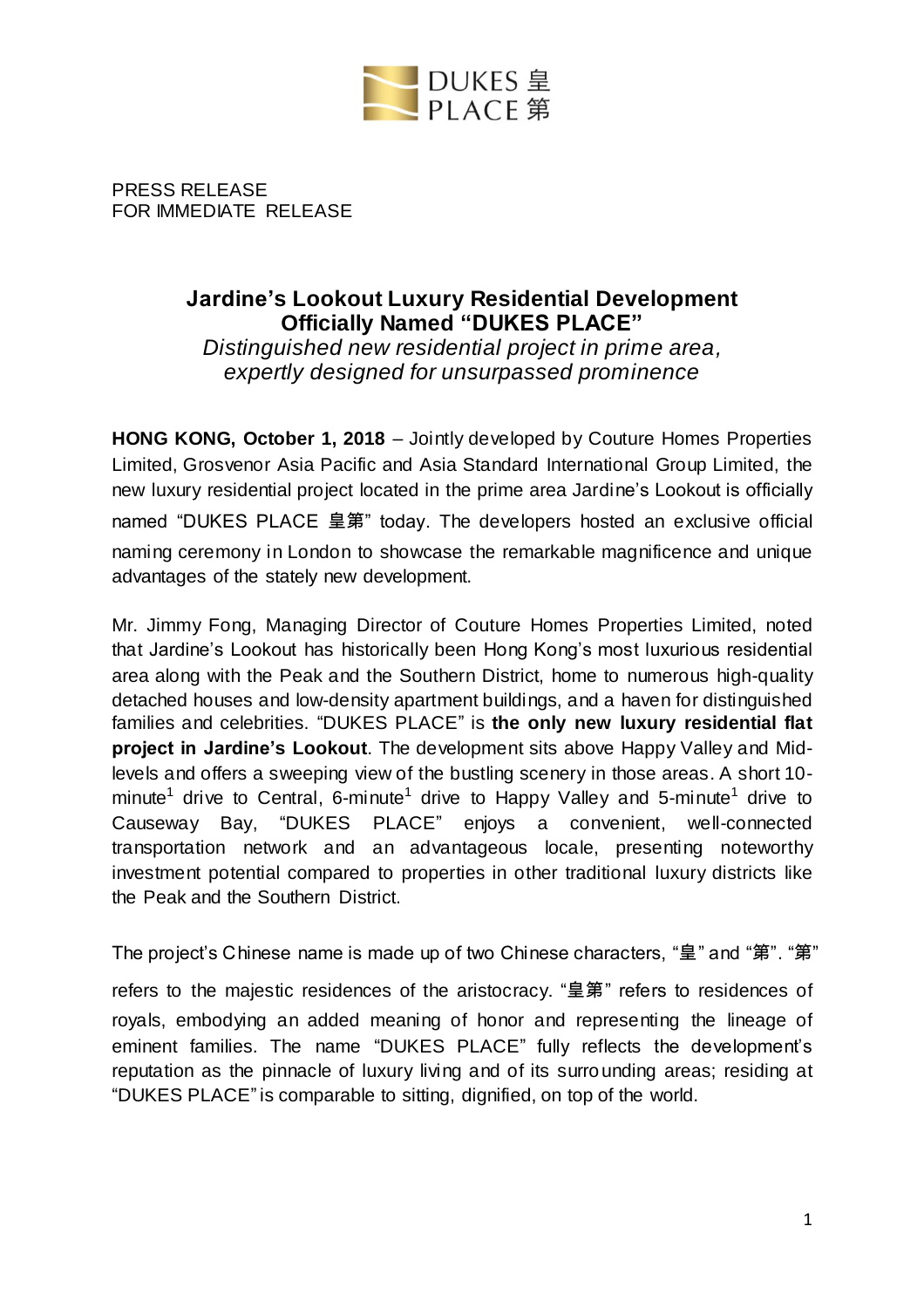

Mr. Fong added that Couture Homes Properties Limited has joined forces with Asia Standard International Group Limited and Grosvenor Asia Pacific to develop this landmark residence in Hong Kong. To create a world-class masterpiece, the developers formed an authoritative team comprised of designers from the United Kingdom, France, Japan and Hong Kong to jointly inject various fine design elements into the project.

Mr. David Hoggard, representative of renowned British architect PDP London, said that the "DUKES PLACE" project adopts a modern design style. This can be seen in the buildings' exterior walls, which combine premium Italian stone and a glass curtain wall and are adorned with champagne metallic lines. This innovative design brings understated luxury to the property as well as a touch of modernity to the longstanding Jardine's Lookout area.

The designers have also taken the project's location amidst green mountain landscapes as inspiration, using strips of metallic lines running through the building exterior to echo the natural hilly contours and to highlight the integration of people and nature. The lines are also products of marrying design and function, as their patterns of curvature are intentionally designed to match the different functions of the indoor spaces. Since living rooms require more natural lighting, windows there are purposely made larger. The exterior lines along the living room are, correspondingly, thinner. In contrast, in bedrooms where a higher degree of privacy is preferred, windows are made smaller and the exterior lines are thicker for that reason. As another example of the project's exquisite craftsmanship, the sides of the building are rounded to complement a curved exterior wall. This lends a smoother and softer silhouette to the development and more elegance to its overall design, resulting in a graceful new property that redefines luxury living in Jardine's Lookout.

### **About DUKES PLACE**

DUKES PLACE, jointly developed by Couture Homes Properties Limited, Asia Standard International Group Limited and Grosvenor Asia Pacific, located at 47 Perkins Road and offers 16 spacious apartments with different layouts, with saleable area ranging from around 2,800 sq.ft.<sup>2</sup> to over 6,800 sq.ft. <sup>2</sup>, procure an incomparable level of space and a sense of exclusivity in Hong Kong. With a short 10-minute<sup>1</sup> drive to Central, 6-minute<sup>1</sup> drive to Happy Valley and 5-minute<sup>1</sup> drive to Causeway Bay, "DUKES PLACE" enjoys a convenient, well-connected transportation network and an advantageous locale, together with a brilliant worldclass design collaboration and advanced technology, presenting a noteworthy investment potential compared to properties in other traditional luxury districts like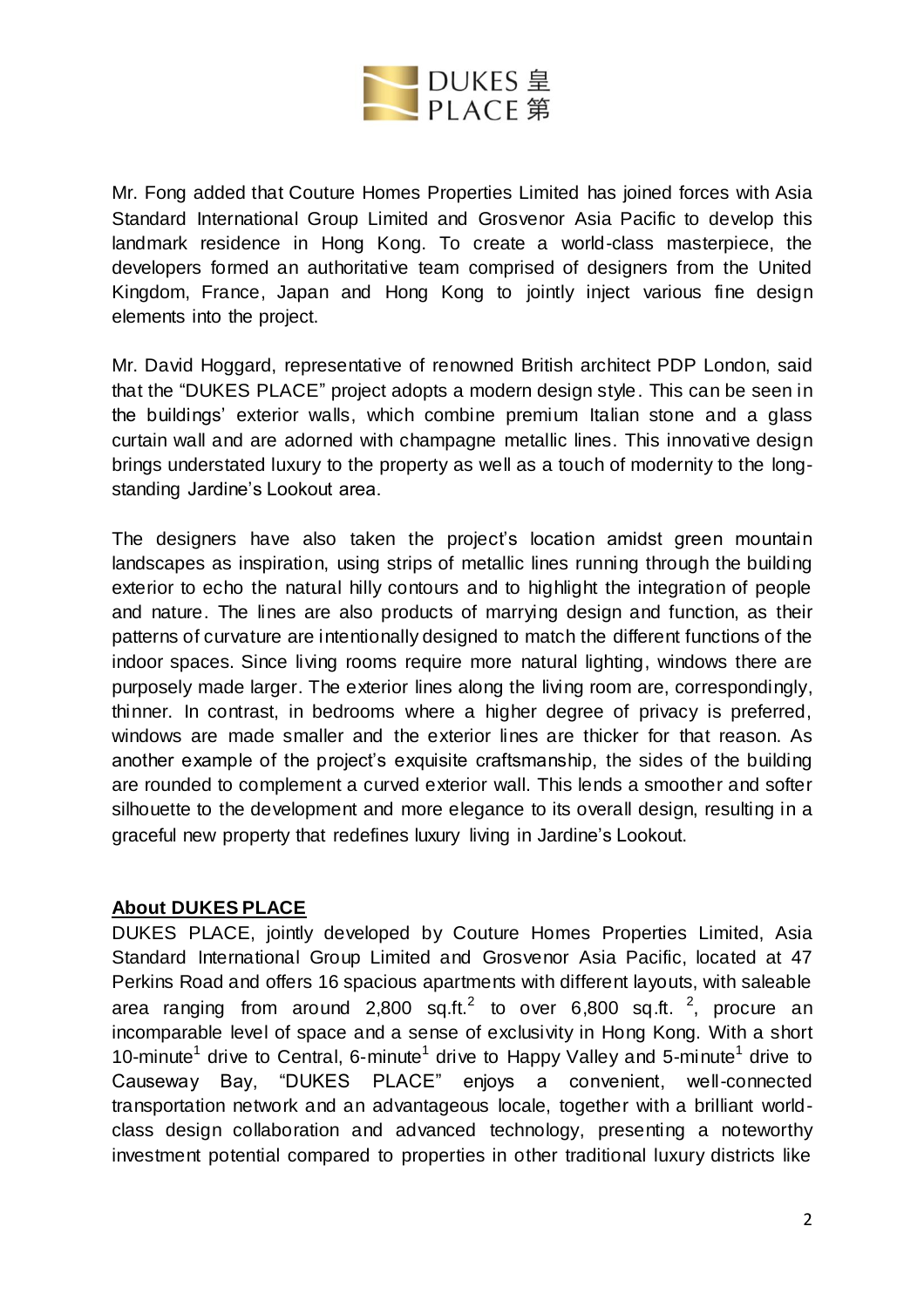

the Peak and the Southern District. "DUKES PLACE" will definitely become the latest landmark project in Hong Kong.

## **About Couture Homes Properties Limited**

Couture Homes Properties Limited is the wholly owned subsidiary of CSI Properties Limited (Stock code: 497) set up in 2011 to develop luxury residential developments in Hong Kong and the PRC. With Haute Couture (the tradition of tailoring exclusive custom-fitted clothing for privileged customers) as its blue-print concept, Couture Homes Properties Limited specializes in crafting special residences made to order for private clients, with project like The Hampton in Happy Valley the first of the series in this direction. Couture Homes Properties Limited is actively expanding its presence in the luxury property market, in addition to yoo Residence, kau to HIGHLAND, COO Residence at the city center of Tuen Mun and a landmark project at No.47-49 Perkins Road at Jardine's Lookout (60% interest, project partner: Grosvenor Asia Pacific and Asia Standard International Group Limited), other developments in progress include Peak Road at the Peak (65% interest), Barker Road at the Peak, Glenealy at Central (To co-redevelop with Pacific Century Premium Developments Limited and receive 50% sharing of all future profits of the project), Fan Kam Road at Kwu Tung South, a luxury villa development in "Daihongqiao" in Shanghai called QUEEN'S GATE (50% interest) and a luxury apartment development located at the heart of the Beijing city in Dongcheng district (65% interest).

### **About Asia Standard International Group Limited**

Asia Standard International Group Limited was founded in 1984 and listed in 1991. The Group develops, manages and invests in commercial, residential, retail and hotel properties in Hong Kong and PRC. Grosvenor Place in Hong Kong's Repulse Bay has won a number of international awards, including the highest honor MIPIM Award. Hong Kong's Westminster Terrace and Shanghai's Queen's Gate are also recipients of international awards. ASI's listed subsidiary, Asia Standard Hotel Group Limited ("ASH"), owns and operates properties under the "Empire Hotel and Resorts" brand which are conveniently located in shopping districts and close to business convention centres.

### **About Grosvenor Asia Pacific**

Grosvenor Asia Pacific is a developer and investor in property and has been active in the Asia Pacific region for more than 20 years.

Our strategy is to expand the business in our chosen markets of Hong Kong, Tokyo and Shanghai through three areas of activity; high-quality residential development, investment in the residential and office sectors, and the development of best-in-class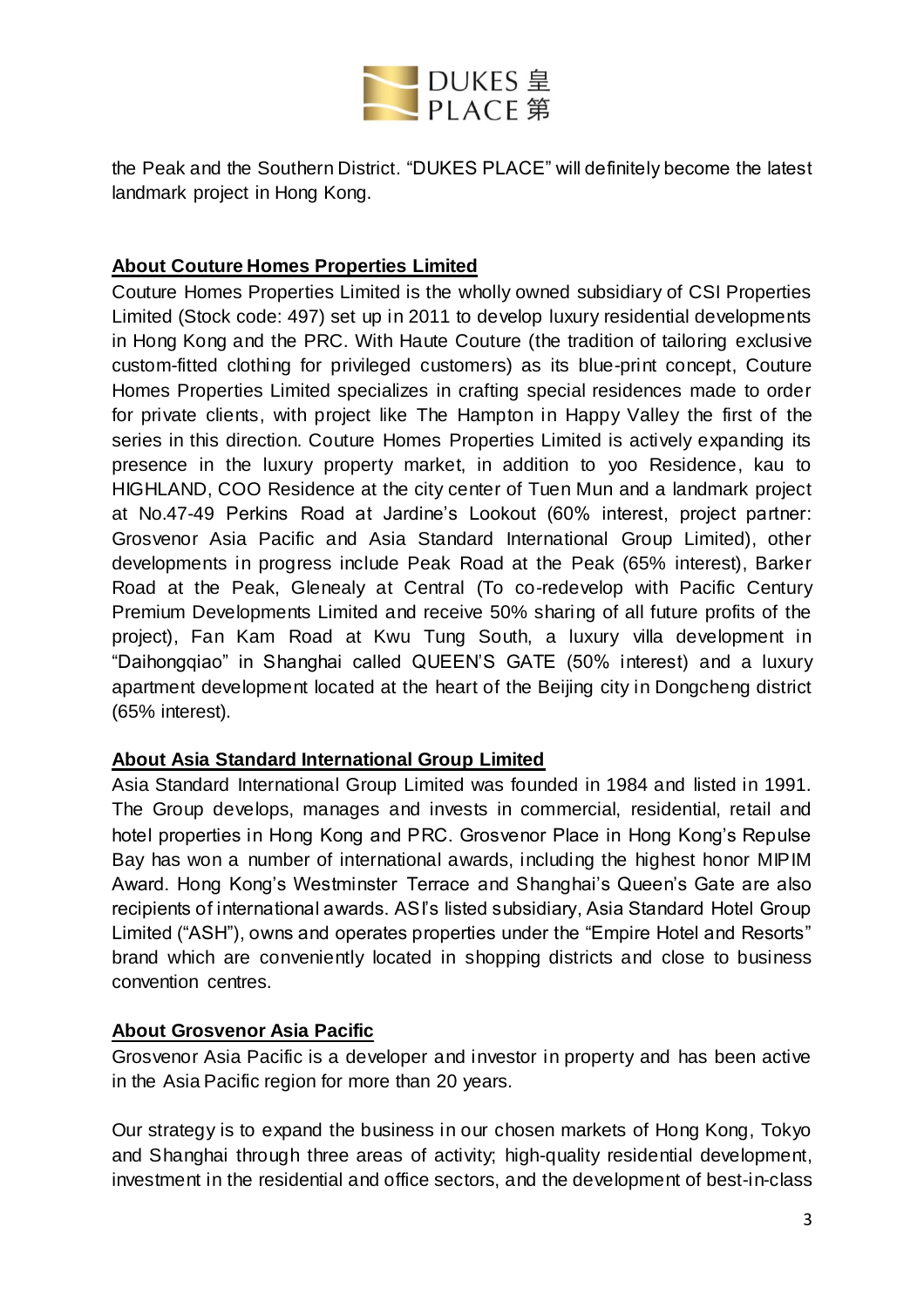

buildings in the central business districts of Shanghai and Hong Kong through co investment partnerships.

Grosvenor Asia Pacific is part of the Grosvenor Group, one of the world's largest privately-owned property companies which develops, manages and invests in property in more than 60 cities around the world.

As at 31 December 2017, Grosvenor Asia Pacific had assets under management of HK\$9.4bn.



(Photo 1) Mr. Jimmy Fong, Managing Director of Couture Homes Properties Limited, announced the new luxury residential project located in the prime area Jardine's Lookout is officially named "DUKES PLACE 皇第"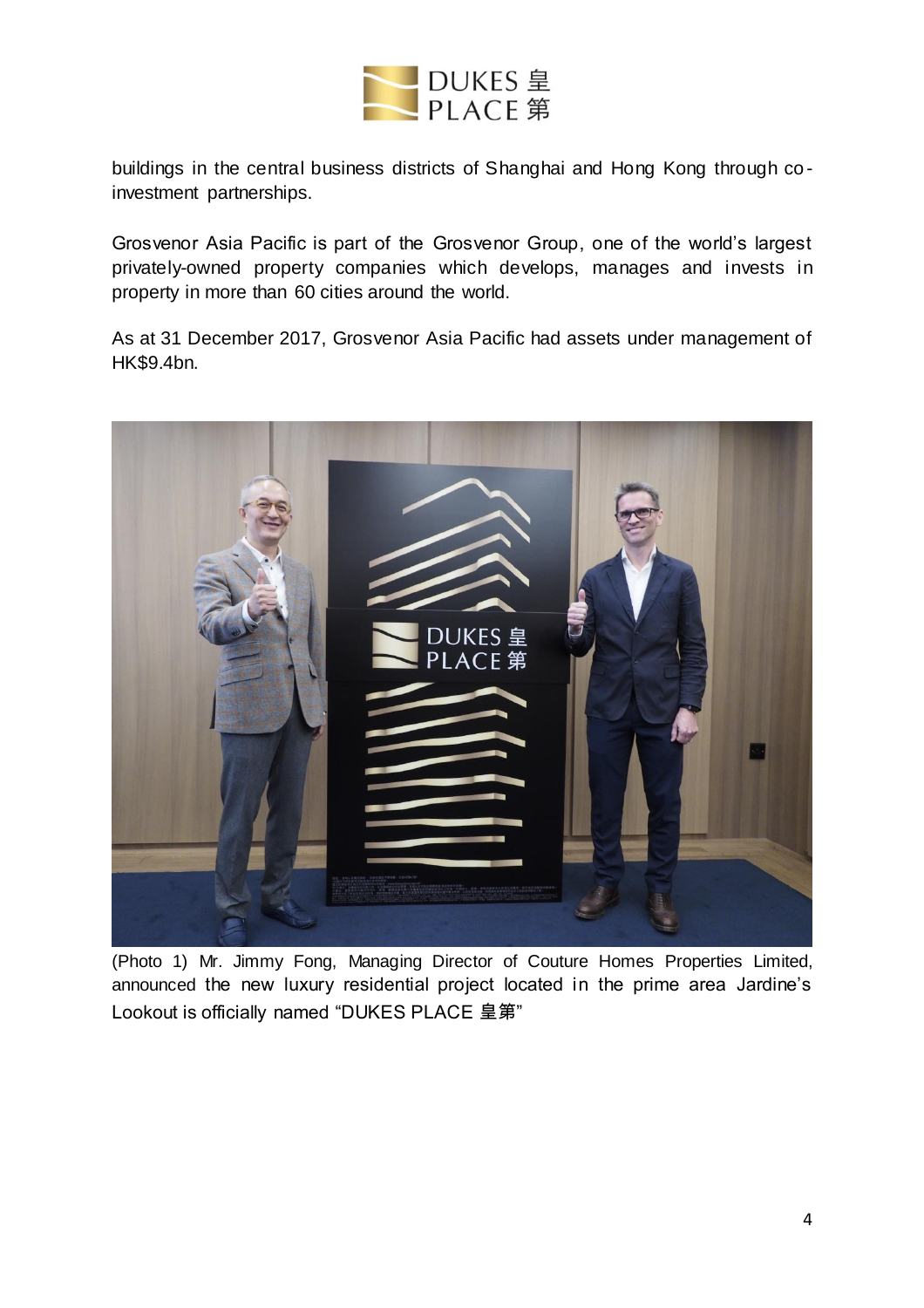



(Photo 2) Mr Jimmy Fong, Managing Director of Couture Homes Properties Limited stated that, the total investment of the project will reach HK\$2.6-2.8 billion.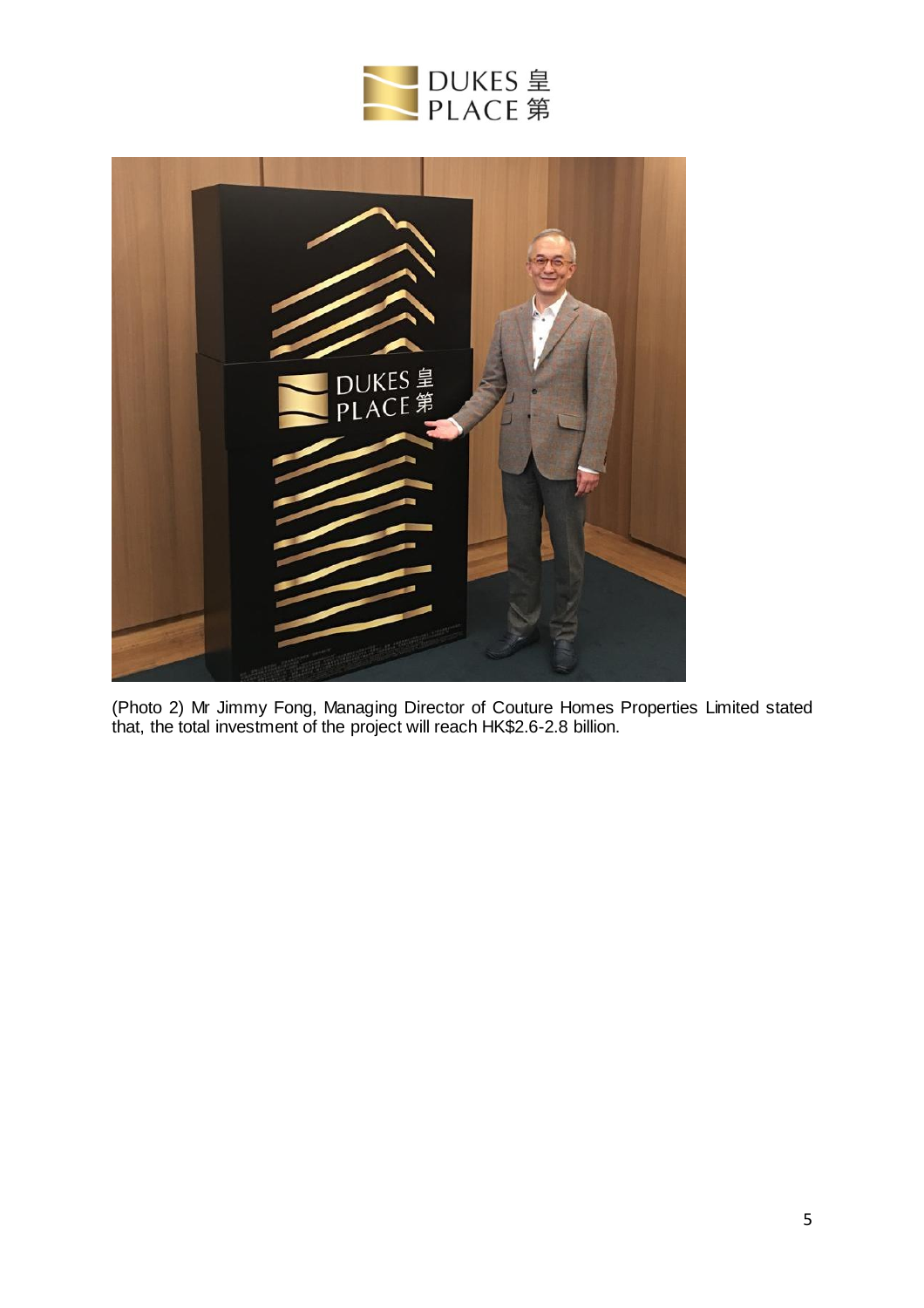



(Photo 3) Dukes Place has already been granted the occupation permit in mid 2018.

"The photo has been edited and processed with computer techniques and for reference only."

### - End -

This press release is published by Bentley Communications Ltd. with the consent of the Couture Homes Properties Limited. For enquiry, please contact Ms. Donna Si, Group Account Director at 3960 1910 / 9366 4507 or Ms. Rebecca Lau, Account Manager at 3960 1917 / 9091 8934.

District: Jardine's Lookout & Wong Nai Chung Gap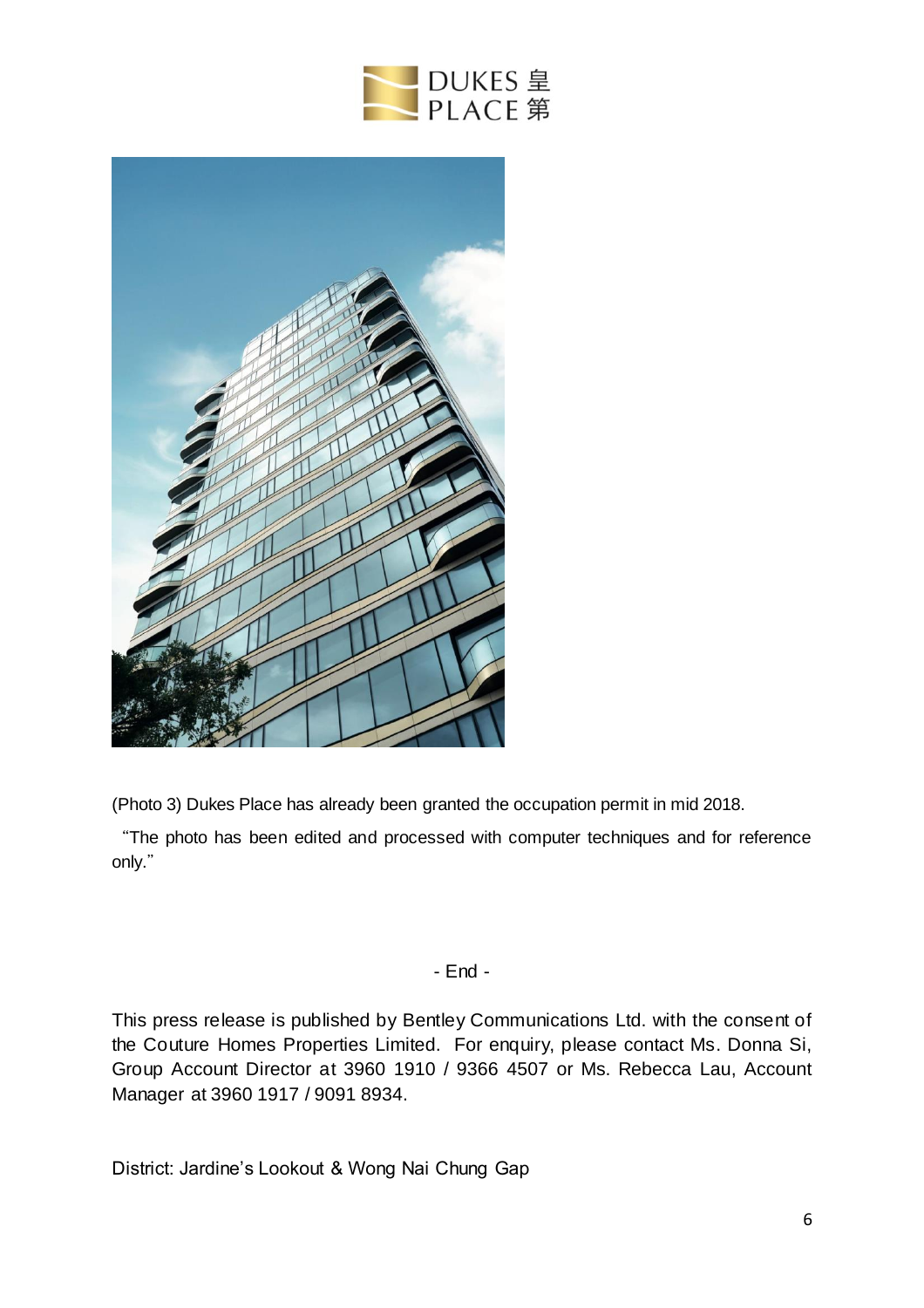

Name of the Street and the Street Number: 47 Perkins Road\*

\*This provisional street number is subject to confirmation when the Development is completed.

The address of the website designated by the Vendor for the Development: [www.dukesplace.com.hk](http://www.dukesplace.com.hk/)<sup>#</sup>

#This website is not yet made available on the date of printing of this advertisement/promotional material and its address is subject to change upon and/or after the website is made available.

The photographs, images, drawings or sketches shown in this advertisement/promotional material represent an artist's impression of the Development concerned only. They are not drawn to scale and/or may have been edited and processed with computerized imaging techniques. Prospective purchasers should make reference to the sales brochure for details of the Development. The vendor also advises prospective purchasers to conduct an on-site visit for a better understanding of the Development site, its surrounding environment and the public facilities nearby.

All information contained in this advertisement/promotional material shall be subject to the final plans approved by the relevant Government authorities and legal documentation. The vendor reserves the right to make modification and changes according to the actual circumstances without prior notice. The description, reference, photo, drawing, image or other information whatsoever in this advertisement / promotional material shall not constitute or be construed as constituting any offer, promise, undertaking, representation or warranty, whether expressed or implied on the part of the vendor regarding the Development or any part thereof.

Vendor: Imperial Time Limited Holding. Companies of the Vendor: Acute Choice Limited, Eagle Wonder Limited, Asia Riches Limited, Couture Homes Limited, CSI Properties Limited. Authorized Person for the Development: Mr. Cheung Man Ching, Anthony. The firm or corporation of which the Authorized Person is a proprietor, director or employee in his or her professional capacity: Ronald Lu & Partners (Hong Kong) Limited. Building Contractor for the Development: To's Universe Construction Company Limited. The firm of solicitors acting for the owner in relation to the sale of residential properties in the Development: Mayer Brown. Authorized Institution that has made a loan, or has undertaken to provide finance, for the construction of the Development: Industrial and Commercial Bank of China (Asia) Limited. Any other person who has made a loan for the construction of the Development: Clear Luck Group Limited, Earthmark Limited, Asia Standard Finance Company Limited, Grosvenor Limited.